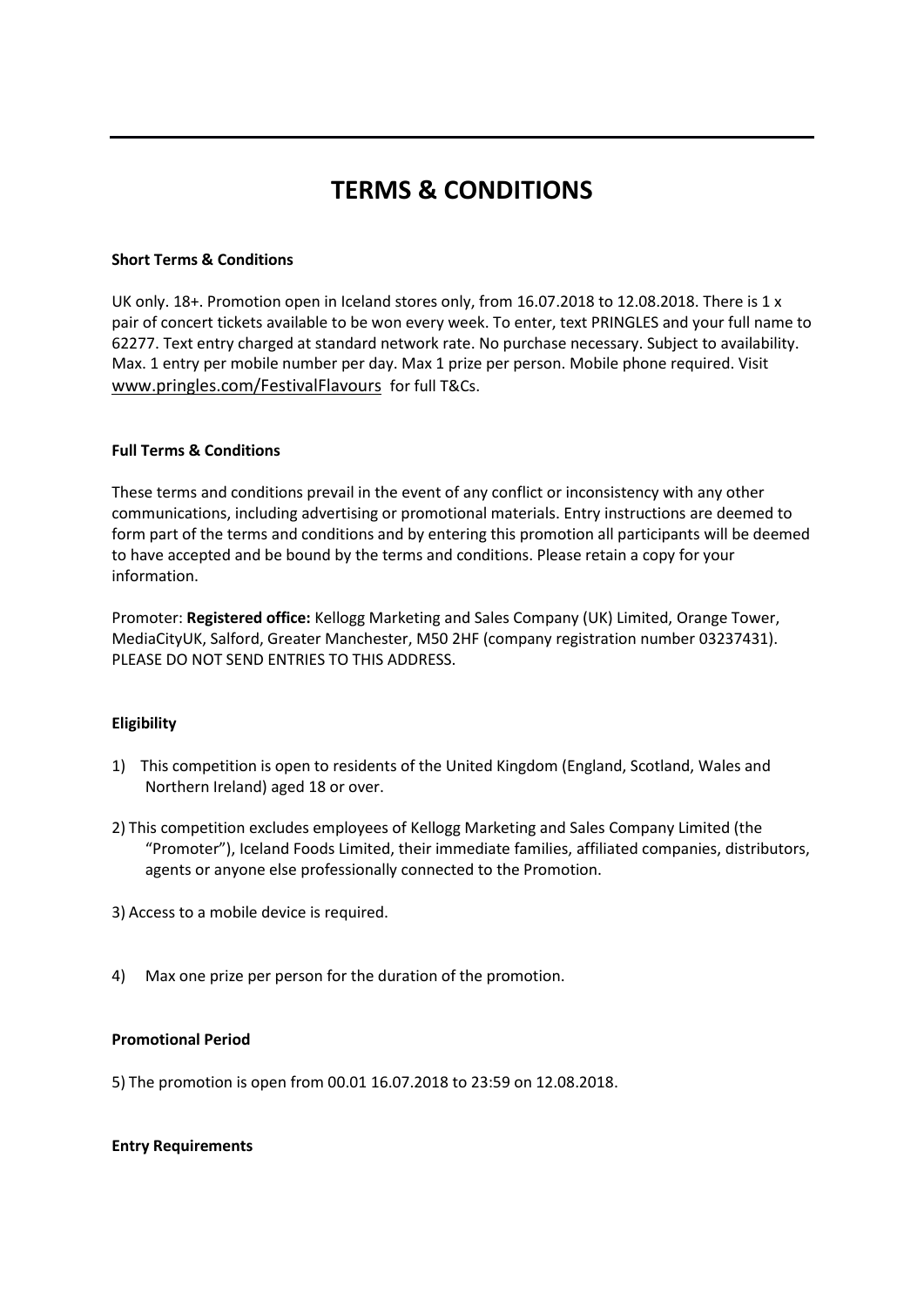6) Entrants are required to text PRINGLES followed by their full name to 62277.

- 7) Text messages will be charged at your network provider's standard rate but may not be included within a prepaid text package (fees vary by network provider). Please check with the bill payer before sending a text entry.
- 8) Entrants are advised to take care when entering the text and entry details. The Promoter is not responsible for mistypes and incorrect texts may still be charged. Only correct entries that have followed the instructions will be accepted. Uppercase and lowercase letters will both be accepted. For the avoidance of doubt, spelling mistakes will be disqualified.
- 9) Entries are limited to one per mobile number per day. Any additional entries will not count and you may still be charged.
- 10) Text messages received from the Promoter are at the Promoter's cost.

### **Prizes**

- 16) For the duration of the promotion, there are 4 x pairs of concert tickets available to be won.
- 17) No cash or other alternative prizes are available in whole or in part, except that in the event of circumstances outside of its control, the Promoter reserves the right to substitute a similar prize of equal or greater value at the Promoter's discretion.
- 18) The prizes in whole or in part are non-transferable.

### **19) Prize Conditions:**

- i. Delivery is available to UK addresses only;
- ii. Prize is non-transferable and non-refundable;
- iii. All prize elements are subject to availability;
- iv. The winner is responsible for ensuring that the delivery note is checked on receipt;
- v. Concert tickets may include, but are not limited to, tickets for pop concerts, comedy gigs, classical music concerts and one-day festivals; Winners will pick their chosen event, which must be available through official primary sales channels or official ticketing agents. The Prize Provider will not purchase tickets through secondary resale sites;
- vi. Tickets must be booked within one year of winner notification and once booked any amendments will be at the expense of the winner;
- vii. At least one traveller must be aged over 18;
- viii. Prior to booking tickets, the Prize Provider will inform the winner of any age restrictions and other terms and conditions that may apply to their chosen tickets. It is the responsibility of the winner to adhere to such further terms and conditions including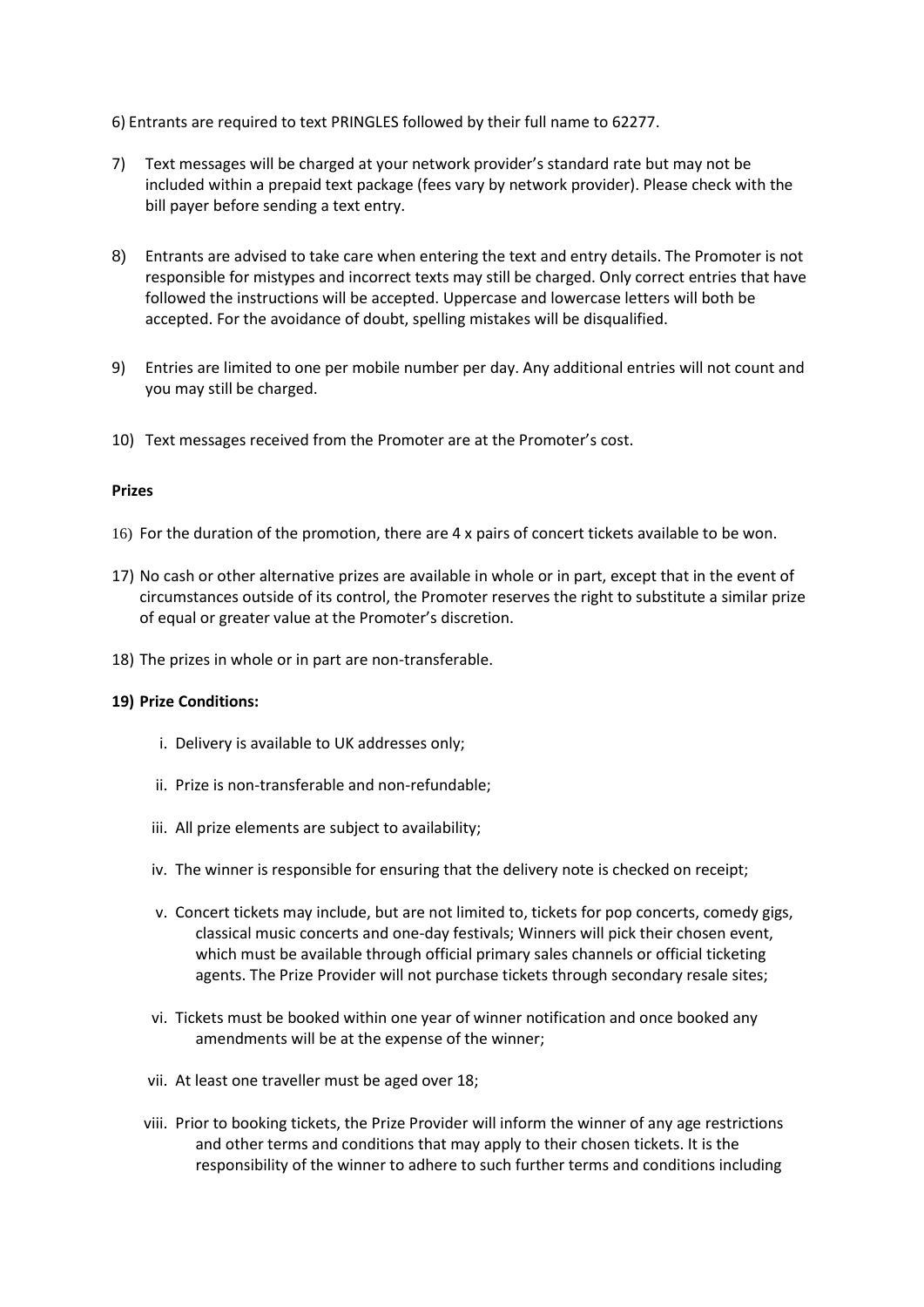without limitation applicable health and safety guidelines;

- ix. The prize excludes anything not expressly listed above;
- x.Travel expenses are included up to the value of £50 per person. Any travel expenses over this value are the responsibility of the winner.
- xi. Prize provider is Element London Ltd [\(www.element-london.com\)](https://urldefense.proofpoint.com/v2/url?u=http-3A__www.element-2Dlondon.com&d=DwMFAw&c=dPDDGlUGlJe7k2bognQ9ww&r=2G9xChXfasXYfznWueT1GJ_VbhwrutjT2_6QcnVS0Ns&m=hjbnT8HV-AodZ9RSYBZ2Y4yUxi2ZyXcm03qNhrZG8Ys&s=Gjzr5M1f-Ri5cJ6z0qFZx4RkTDlzEpFPiXTep0FV3qQ&e=).

#### **Winner Selection and Notification**

- 21) A random prize draw will be performed by an independent third party at the beginning of each week for the previous week's entries.
- 22) There will be 1 x pair of concert tickets available to be won every week. Winners will be drawn on the following dates; 23.07.18, 30.07.2018, 06.08.2018 and 13.08.2018.
- 23) Entrants will be contacted by text/phone within 7 calendar days of the draw and will be required to follow instructions including providing their county of residence in order to claim their prize.
- 24) If the winners do not reply within 14 calendar days of initial contact, their prize will then be offered to a reserve winner who will also be chosen during the random draw.

#### **General**

- 29) The Promoter is not responsible for the acts or default of third party suppliers but will endeavour to resolve any issues that may arise.
- 30) The Promoter's decision is final with regard to all promotional matters.
- 31) If, for any reason, any aspect of this promotion is not capable of running as planned, including by reason of infection by computer virus, network failure, bugs, tampering, unauthorised intervention, fraud, technical failures or any other cause beyond the control of the Promoter which corrupts or affects the administration, security, fairness, integrity or proper conduct of this competition, the Promoter may in its sole discretion modify or suspend the competition or invalidate any affected entries. If an act, omission, event or circumstance occurs which is beyond the reasonable control of the Promoter and which prevents the Promoter from complying with these terms and conditions the Promoter will not be liable for any failure to perform or delay in performing its obligation.
- 32) The Promoter reserves the right to verify all entries including but not limited to asking for address and identity details (which they must provide within 7 calendar days) and to refuse to award a prize or withdraw prize entitlement, and/or refuse further participation in the promotion and disqualify the participant where there are reasonable grounds to believe there has been a breach of these terms and conditions or any instructions forming part of this promotion's entry requirements or otherwise, where a participant has gained unfair advantage in participating in the promotion or won using fraudulent means.
- 34) Winners agree to participate in any reasonable publicity required by the Promoter.